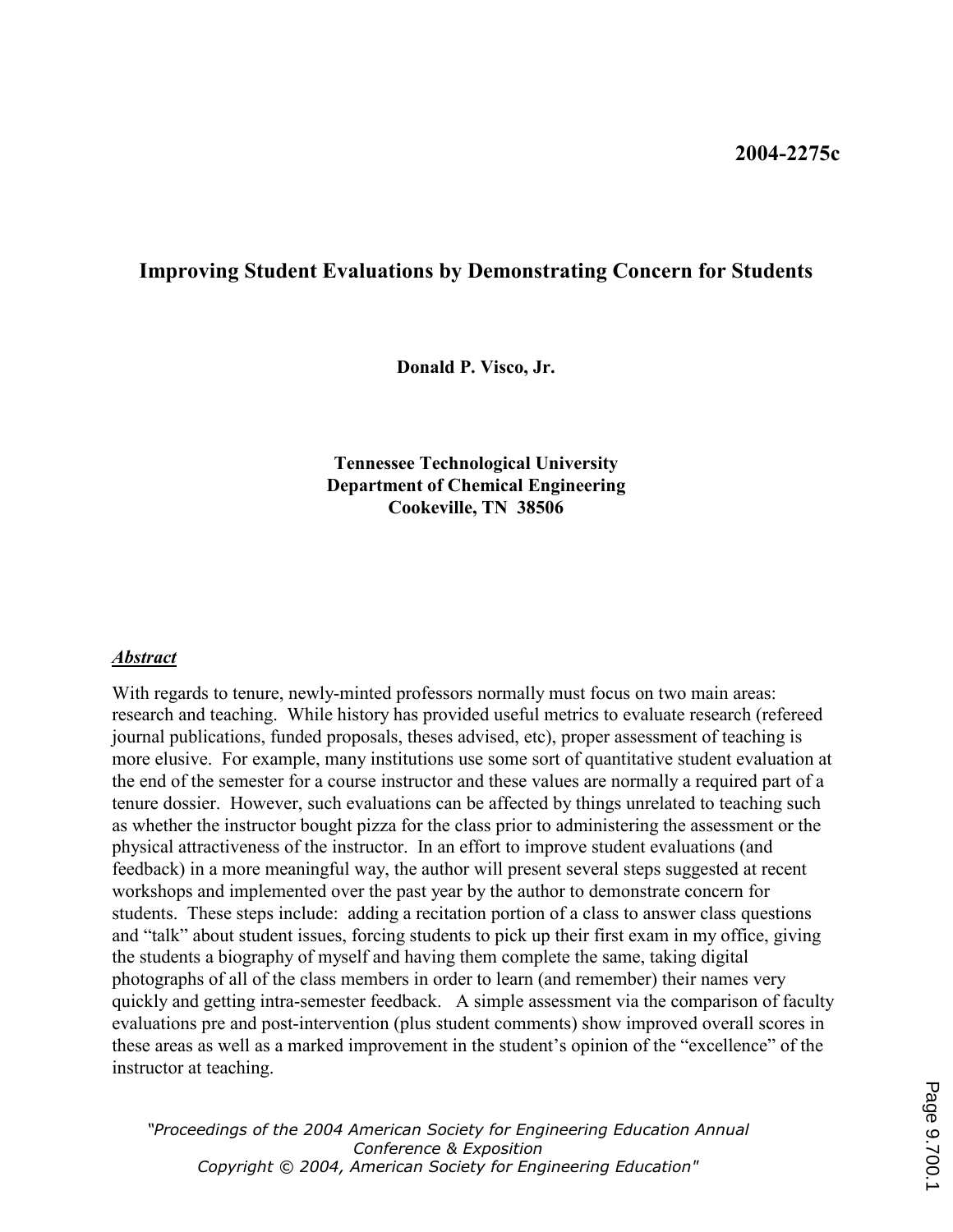## Introduction

The tenure track period for an assistant professor is both difficult and frustrating. Difficult, in the sense that six and seven-day work weeks are the norm. Frustrating, in the sense that very often the tenure requirements are not listed anywhere but in the minds of other tenured-faculty in the form of a "profile". At any rate the evaluation process for tenure, in a very broad sense, is based in two main areas: research and teaching, not necessarily in that order. While one can look at various metrics to evaluate progress on research (refereed journal publications, funded proposal, thesis advised, etc.), it is more ambiguous to evaluate teaching. The easiest way (and, unfortunately, the most popular) to assess teaching is to look at the student evaluations of the course instructor. Such a situation is very unsatisfying because things unrelated to teaching such as whether the instructor purchased pizza for the class on the day of the evaluations or if the professor is perceived as physically attractive [1] can affect the numerical scores on the student evaluations. While pizza or good looks might equal higher scores, it likely won't change student comments on the evaluation (and, possibly, suppress them).

Is there a way, as an instructor, to improve student evaluation scores and student comments in a meaningful way? In this work, the author will demonstrate that there is, through techniques learned at the 2002 ASEE Chemical Engineering Summer School. [2] All of the techniques used have the same basis, which is "showing concern for your students". Note that this is not a new idea, but has been discussed in the past by several authors. [3] In what follows, the author will provide a before and after look at student evaluations and comments in two courses in Chemical Engineering, Introduction to Chemical Engineering Analysis (ChE 2010) and Chemical Engineering Thermodynamics II (ChE 3020).

## Course Changes

In the Spring of 2001 the author taught ChE 3020 and in the Fall of 2001 the author taught ChE 2010. During the Summer of 2002, the author attended the ASEE Chemical Engineering Summer School and adopted techniques from a variety of workshops and presentations in order to show concern for the student. The author implemented these changes in the Fall of 2002 for the ChE 2010 course and the Spring of 2003 for the ChE 3020 course. Note that the author did not teach the ChE 3020 course during the Spring of 2002.

The specific changes the author made to these courses in order to show concern for the students

are as follows: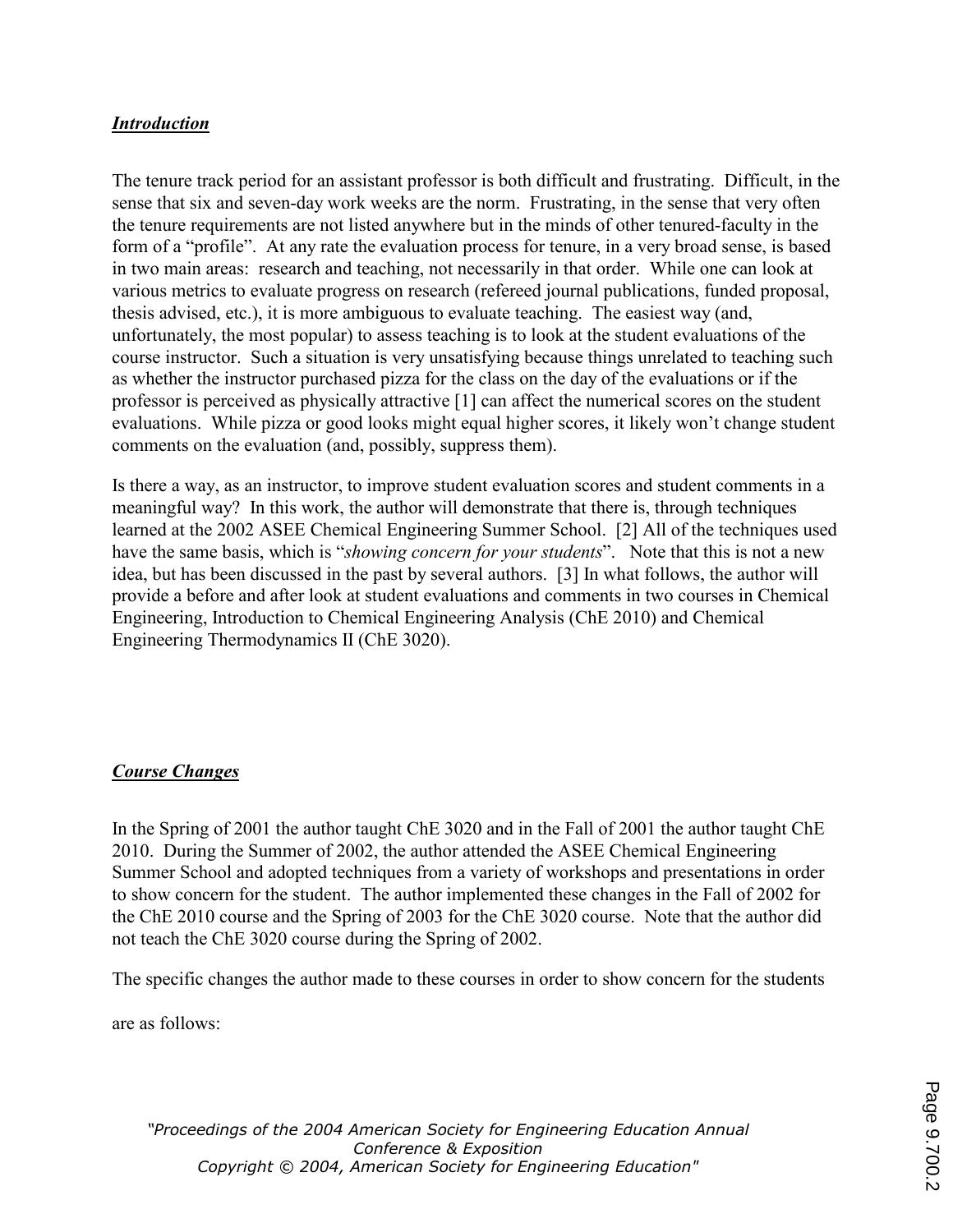1. Provide a biography of the instructor to the student (in the syllabus) and ask, as the first homework assignment, the same of the student. [4]

Such an approach, right from the beginning, demonstrates in a clear way that the instructor wants to know more about the student. While most students will give back what is asked for in one paragraph, several students take this as an opportunity to reflect on their life and career choice (in five pages!). As an additional benefit, the instructor can determine from reading the biographies whether or not some situations exist in a student's life that can affect their performance in class (single parent, disability, off-campus job, etc.)

# 2. Have the students pick up the first exam or first quiz by coming to your office.

There are certain students, no matter how much you beg them about this, who will never come to your office to discuss a problem or concept they don't understand. Basically, they are intimidated to come to the professor's office. If you get them to your office under the pretense of "getting your quiz back", you can, at this point, ask them about something (in an informal way) which was contained in the biography they submitted (as opposed to the generic "How are things") going?"). This will open up the lines of communication, demonstrate your concern for their well-being and, perhaps, put them more at ease in your office. The benefit is, of course, they will be more likely to come to your office to discuss things they don't understand in the course (or on other matters!) in the future.

## 3. Adding in an informal, one-hour, recitation portion to the class once a week.

Consider the recitation to be a "surge tank" in the concept delivery process. First, try and find a time that is convenient for most of the students. It is best not to ask them since you'll never please everyone – just look at the normal schedule for students in that semester and pick the most convenient hour. Next, it would be best if the recitation were on, say, the day before homework is normally due. Never introduce new material during recitation since it is not a "scheduled" course. Rather, make it a place where students self-select about attending and can leave at any point. This provides ample opportunity for those who need to can work on the board to show you where their conceptual errors are. While this can sometimes be done during the actual class, what happens is that those who know what they are doing will tune out this 5 (or 20) minute diversion. Thus, the recitation provides "extra time" for those students who need it. Since you won't be covering any new material, you can easily digress into other areas (not course-related). The author has often used this "focused-group" to discuss, in an informal-setting, curricular issues, student concerns, etc. Such an endeavor often leaves students with the impression that "their opinion matters".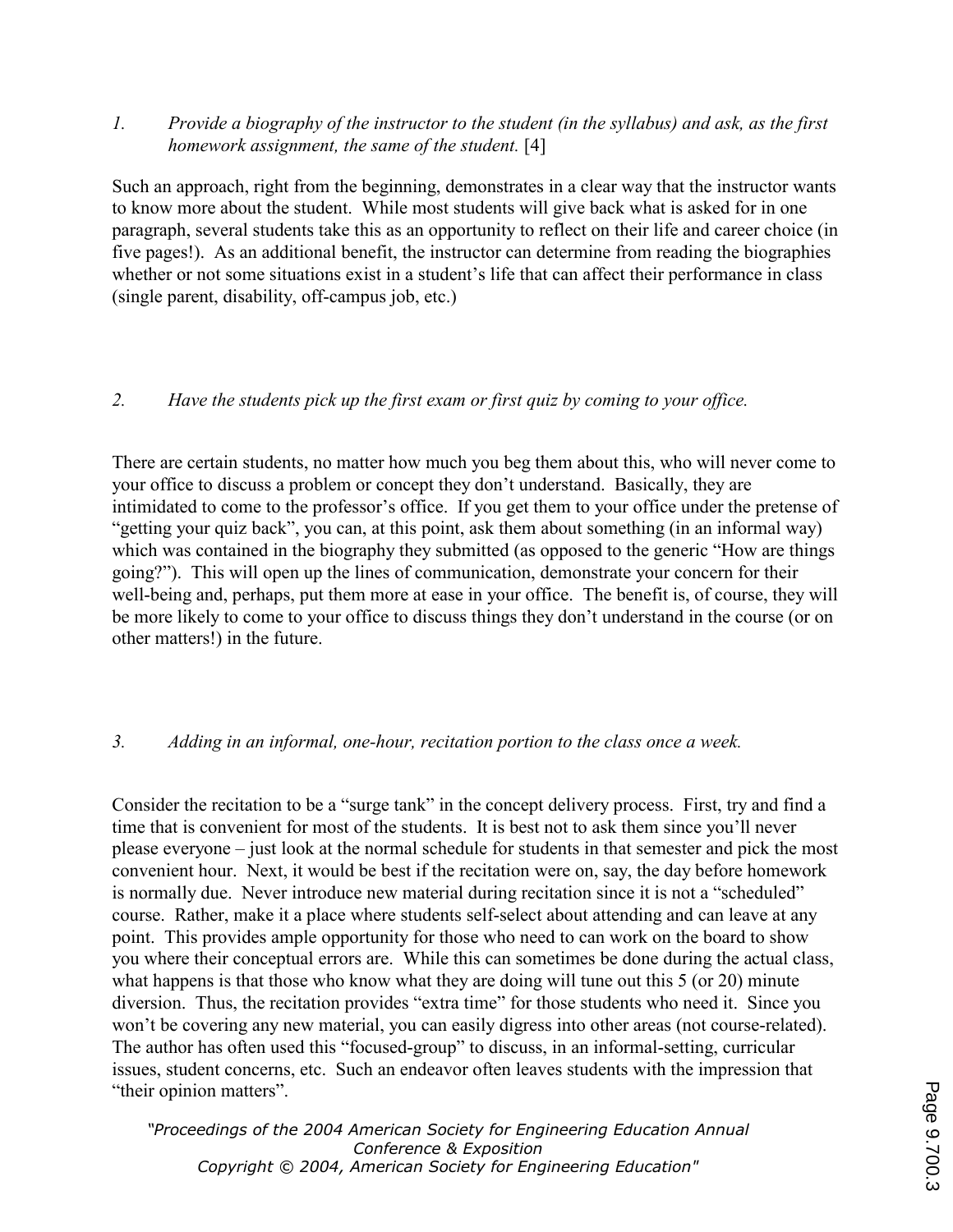## 4. Taking digital photographs of the students.

Some instructors can remember names quickly, while it takes others much longer. In order to facilitate this process, take a digital photograph of your students so you can quickly put a name to the face. Not remembering the name of a student quickly gives the impression that they are "just a number" while conversely using a student's name shows them that they are important in your eyes.

# 5. Get intra-semester feedback from the students on the course.

If the end of semester student evaluations is the first time a student gets to give you feedback on your class, you have missed ample opportunities to modify the course during the semester. In some written format, be it an open-ended question or a survey, ask the students for feedback on the course during the first month. If an issue arises that you didn't consider, you have the time to make it right in the student's eyes and improve the course. After this occurs, the student is empowered in the idea that they have an impact on how the course is taught and that their opinions matter.

# Results

It must be stressed at this point, prior to presenting the results, that there were no major differences in the courses pre and post implementing the five steps (re: the intervention) above with regards to pedagogy and course material. The same type, number and quality of homework and exams were given. While it is naïve to think that all of the changes in the student's evaluations between the years are a result of an overt concern for students, it is likely that this is the primary reason.

The student's provide end of semester evaluations on IDEA Center forms that ask 47 questions and allow a space for student comments. Of the 47, there are two questions that most closely map on to assessing the results of the intervention described in this work.

These are as follows:

Q1: The instructor displayed a personal interest in students and their learning.

Q2: Overall, I rate this instructor an excellent teacher.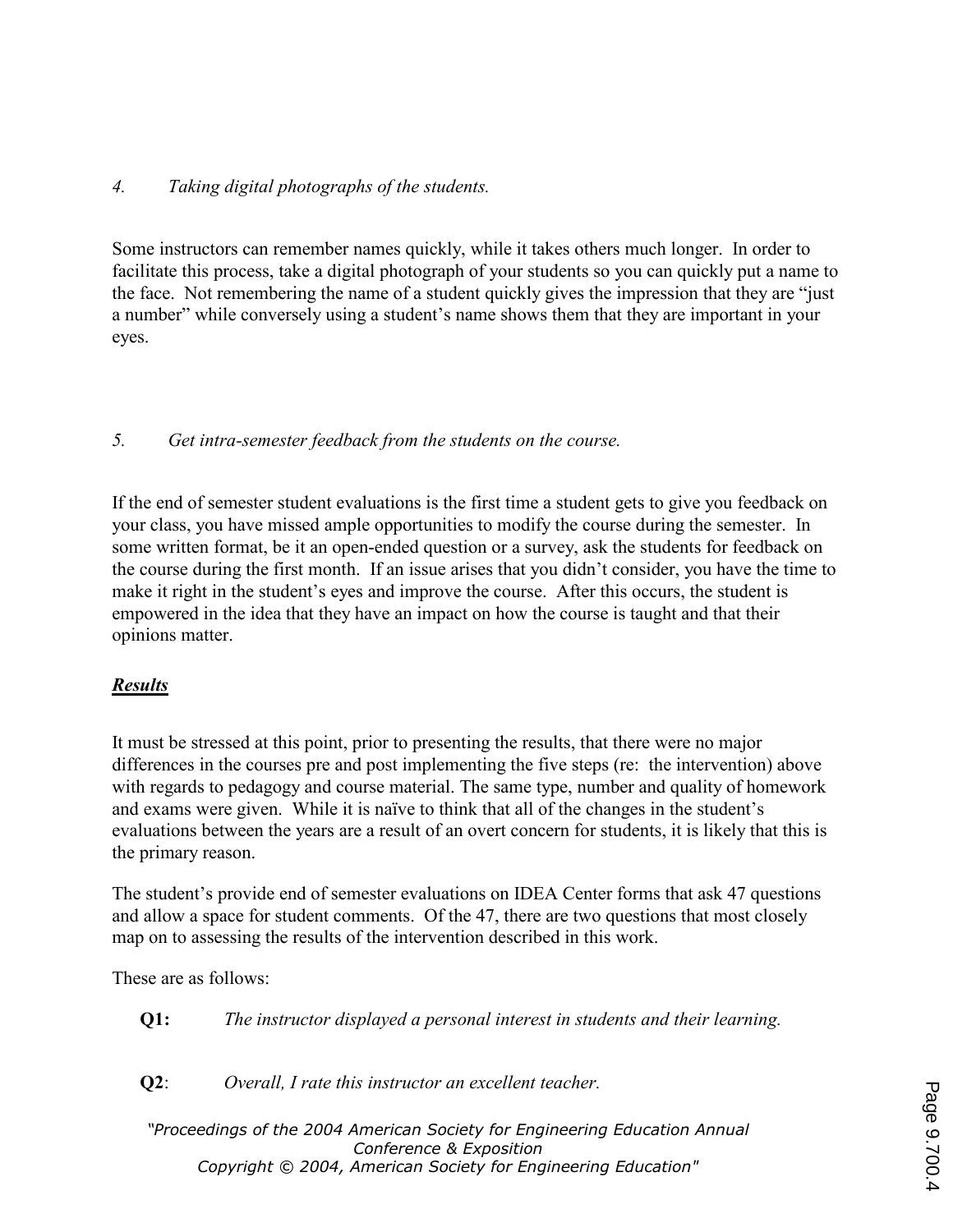The data is presented in Table 1 for both of courses, pre and post-intervention. The scores provided are means for the number of respondents with the standard deviation given parenthetically. The scale is presented in Table 2.

Table 1: Mean scores on the relevant questions, pre-and-post intervention.

|                 | <b>ChE 2010 (pre)</b><br>$N = 21$ | ChE 2010 (post)<br>$N = 25$ | <b>ChE 3020 (pre)</b><br>$N = 25$ | <b>ChE 3020 (post)</b><br>$N = 15$ |
|-----------------|-----------------------------------|-----------------------------|-----------------------------------|------------------------------------|
| $\mathcal{Q}1$  | 4.5(0.5)                          | 4.7(0.6)                    | 3.8(1.0)                          | 4.7(0.5)                           |
| $\overline{Q}2$ | 4.0(1.0)                          | 4.7(0.6)                    | 3.2(1.0)                          | 4.8(0.4)                           |

Table 2: The scale used to evaluate Table 1.

| Q <sub>I</sub> | Hardly Ever         | Occasionally            | Sometimes  | Frequently              | <b>Almost Always</b> |
|----------------|---------------------|-------------------------|------------|-------------------------|----------------------|
| Q <sub>2</sub> | Definitely<br>False | More False<br>Than True | In Between | More True<br>Than False | Definitely<br>True   |

It is clear from Table 1 that, in both courses, the student's rated the author's teaching skills (Q2) at a higher level as a result of the intervention. Additionally, their impression of the author's concern for them increased in both courses, especially so in the ChE 3020 course. While such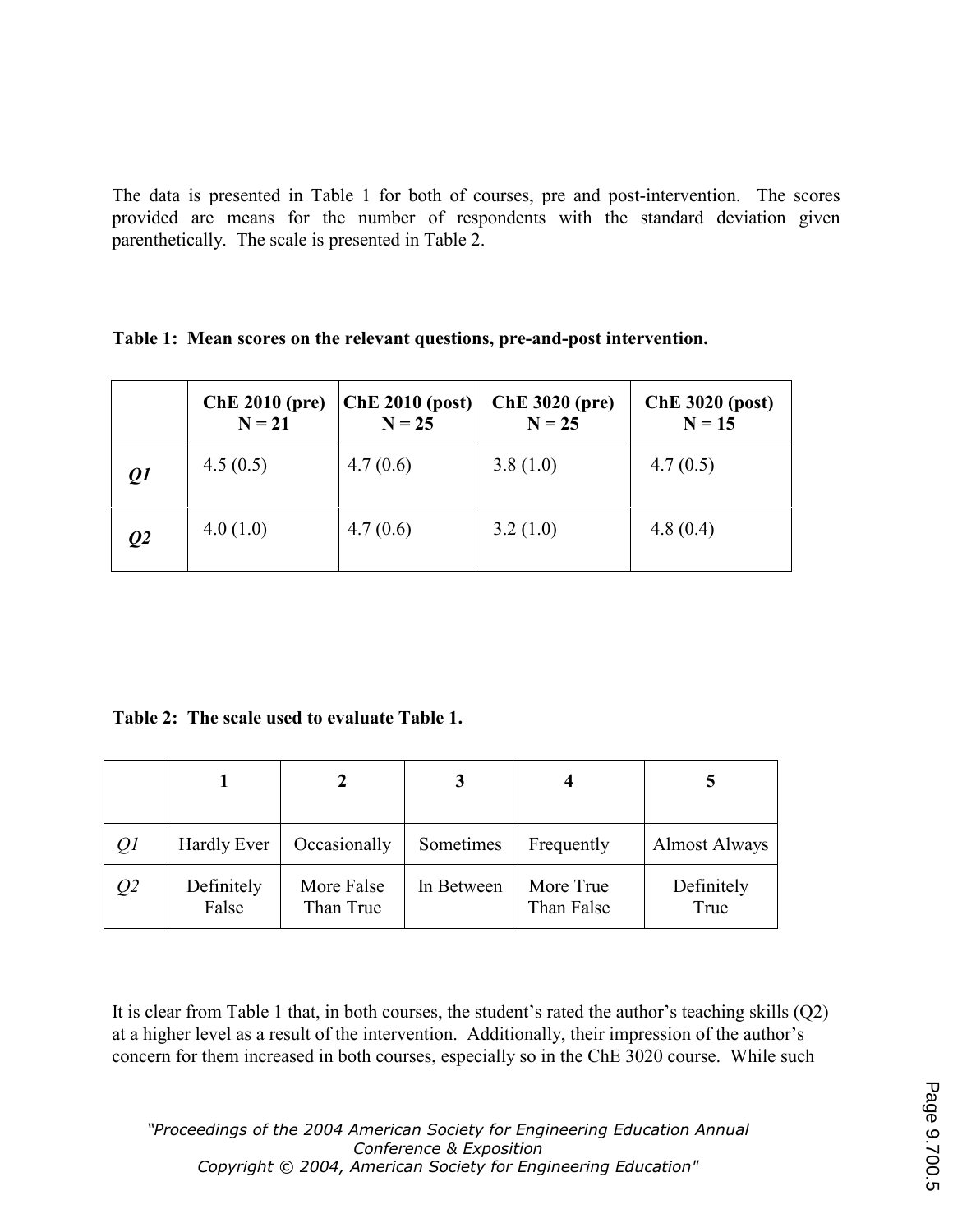measures provide a quantitative assessment of this intervention, it is also useful to explore the student comments that were provided for all four of these course offerings.

# ChE 2010 (pre)

- "The required attendance is petty"
- "Blah"
- *"I like beans!"*

## ChE 2010 (post)

- "Dr. Visco deserves more credit than he gets. He is an exceptional teacher and cares tremendously for his students."
- "Dr. Visco is a very good teacher. He is eager to answer questions. It is very easy to go see him."
- "Dr. Visco is a very good teacher. I would recommend him to anyone."

## ChE 3020 (pre)

- "Homework was excessive."
- "WebCT is very helpful."
- "Dr. Visco was apparently uninformed to the fact that this is an undergrad class and I don't have 20 hrs per week to spend on HW for this class."
- "...a T.A. would be much cheaper..."

## ChE 3020 (post)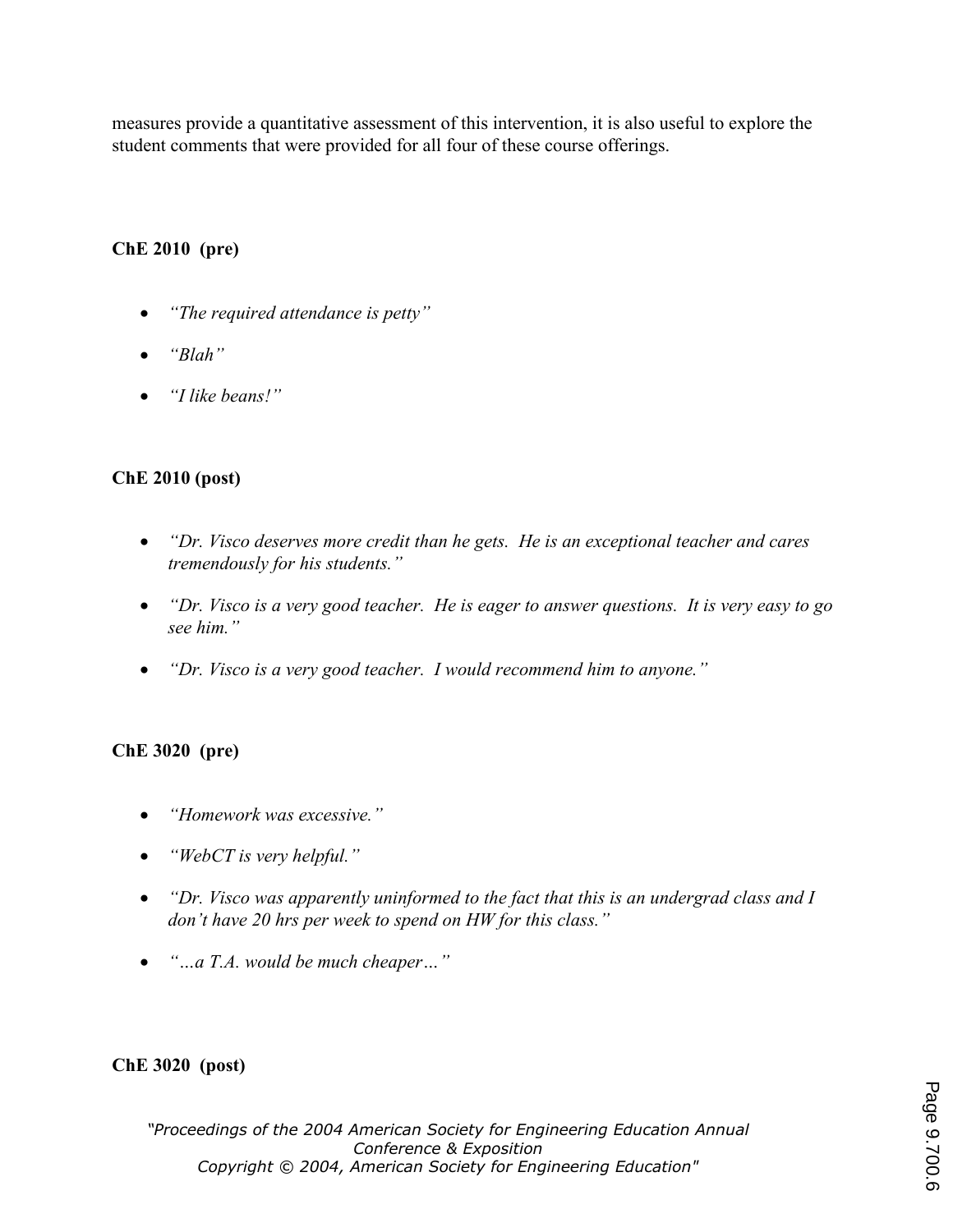- "Dr. Visco shows how a teacher should perform his job on all levels and aspects. I just wish that there were more professors like Visco."
- "Dr. Visco strives to push each student to meet their maximum potential. Visco also actually cares about his students and their progress…which motivates as well."
- "I think that I learned more in this class than any other ChE class so far. This instructor has an excellent teaching method."

Certainly there is a big different in the quality and tone of the comments pre and post intervention.

# **Conclusions**

In this work, a series of five steps were discussed that allows the professor to outwardly demonstrate concern for his/her students. These steps were implemented in two courses that the author taught last year and the results pre-and-post intervention was presented. Not only did the post-intervention students report that the instructor showed an improved concern for them, but their impression of the teaching "excellence" of the instructor showed a very large improvement. This quantitative result was corroborated by some student comments.